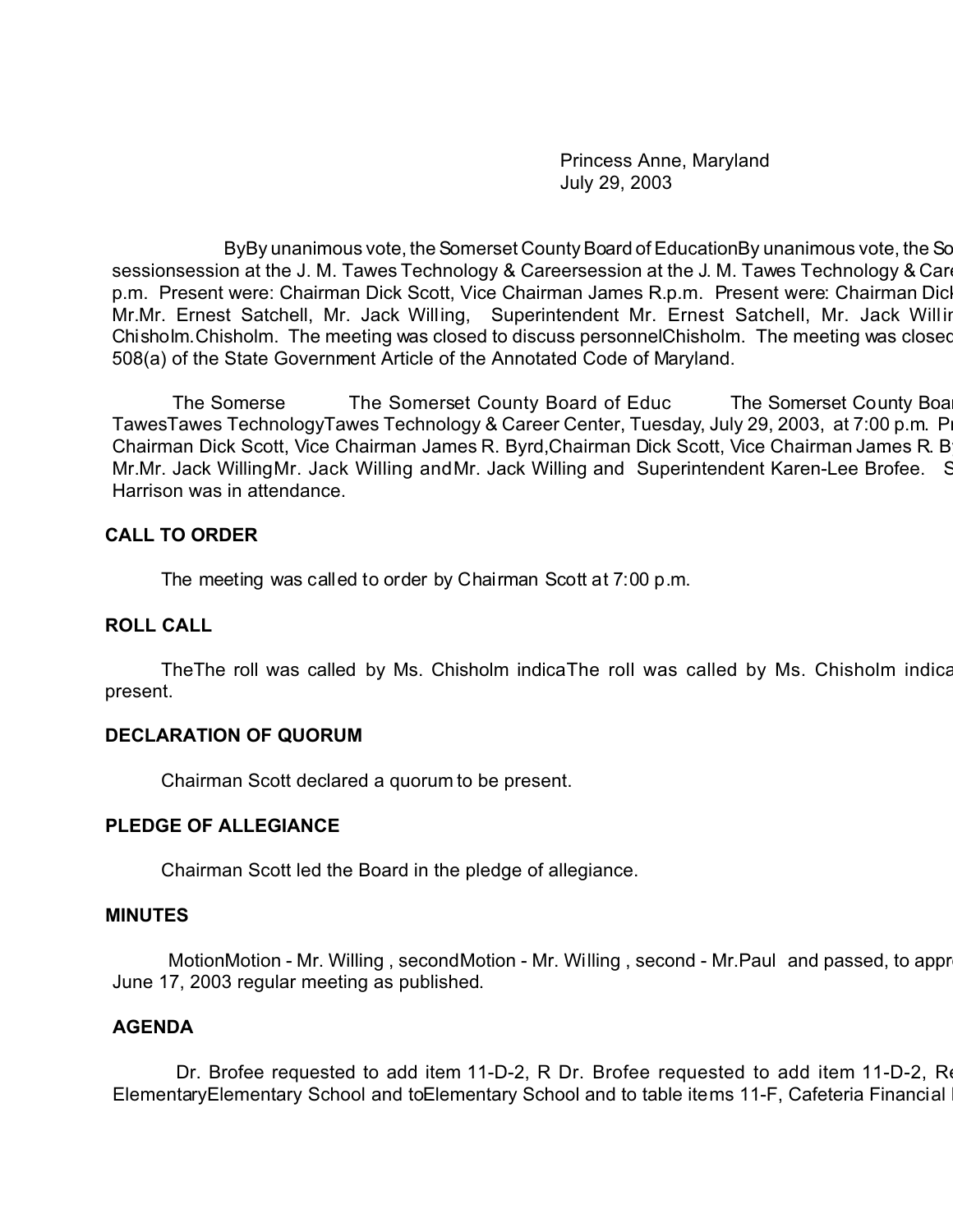Board Meeting - July 29, 2003 Page 600-20,600-20, Procedures for600-20, Procedures for the Registration, Transfer and Withdrawal of Homeless Children. Motion - Mr. Satchell, second - Mr. Byrd andMotion - Mr. Satchell, second - Mr. Byrd and passed, to

## **PUBLIC PARTICIPATION**

No opinions were voiced during public participation.

# **WELCOME OF STUDENT BOARD MEMBERS**

ChairmanChairman Scott welcomed incoming student board memberChairman Scott welcomed in Ward.

# **STUDENT BOARD MEMBER REPORT**

No reports were provided.

# **OLD BUSINESS**

No old business was discussed.

### **NEW BUSINESS**

### **PERSONNEL**

UponUpon recommendation of the Superintendent, it Upon recommendation of the Super secondedseconded by Mr.Paulseconded by Mr.Paul and passed, to approve theseconded by Mr.Paul and personnel actions: new hires: new hires: new hires: new hires: new hires: new hires: new hires: new hires: new hires: new hir BrookeBrooke Steinberg, Aaron Call, JessicaBrooke Steinberg, Aaron Call, Jessica Hobson, Elizabeth I Richards, Richards, Peter DeSipio, Richards, Peter DeSipio, ReneeRichards, Peter DeSipio, Renee Lofg thethe contract the contract ofthe contract of the contract of Willthe contract of William Cain to conduct neg Pruitt, Pruitt, DoPruitt, DonalPruitt, Donald Price, Illene Milbourne, William Cain; resignations: Pame Oberg, Jessica Simone, Jack Burton, Linda Davis, Ellen Barnes, Corrine Kaylor.

# **PERSONNEL - CENTRAL OFFICE REORGANIZATION**

AA Central Office Reorganization chartA Central Office Reorganization chart was presented and explained and explained and explained and explained and explained and explained and explained and explained and explained and ex Superintendent. Superintendent. Superintendent. Upon recommendation of the Superintendent, it was r secondedseconded by Mr. Satchell and passed, to approve the Centralseconded by Mr. Satchell and includeinclude include joinclude job title changes for Rodger Daugherty, to Director of Facilities and Trans andand Vicki Miller, to Sand Vicki Miller, to Supervisorand Vicki Miller, to Supervisor of Finance. expresseexpressedexpressed confidence in these staff members to perform their duties in an exc manner.

### **MASTER PLAN**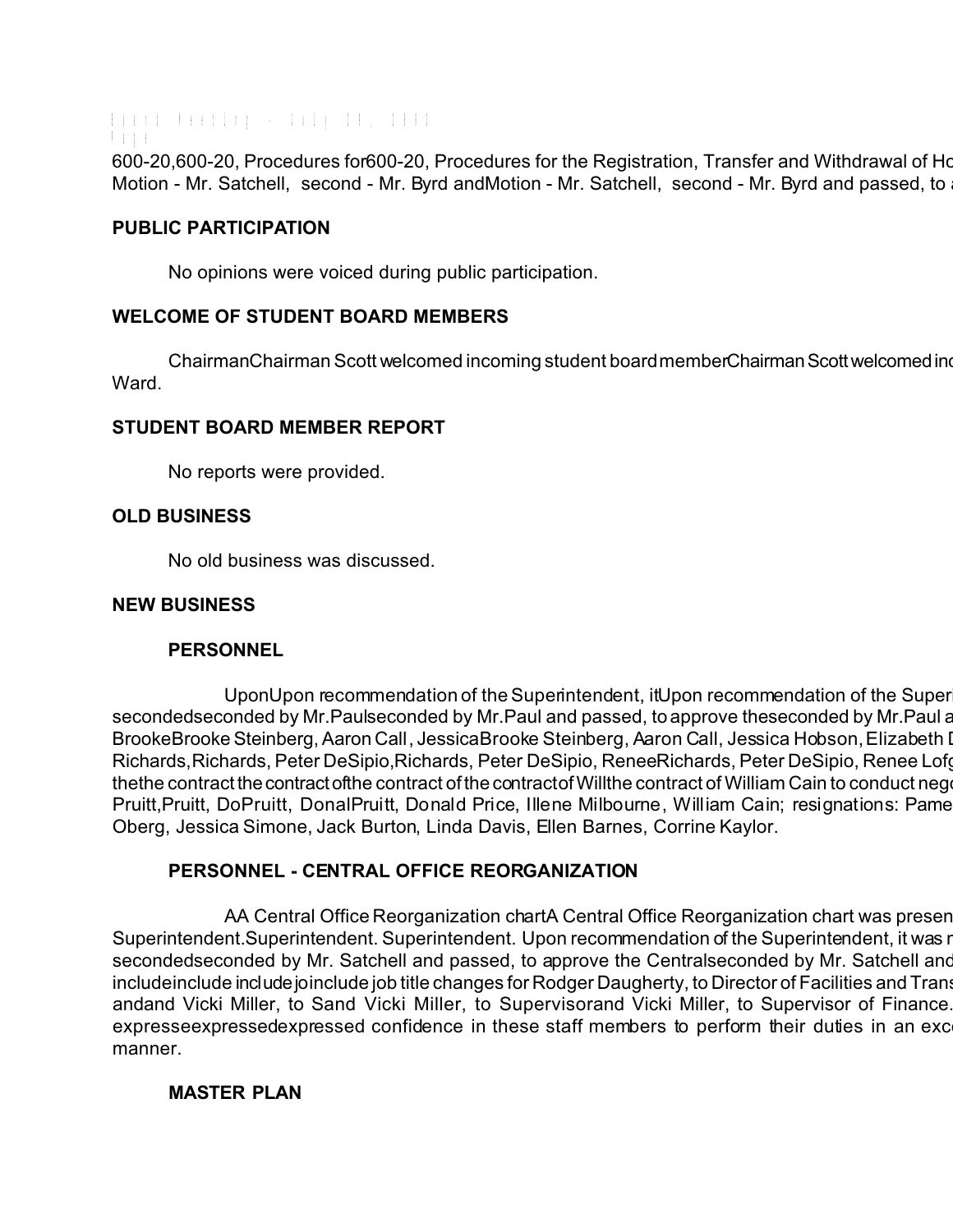Board Meeting - July 29, 2003 Page

Dr.Dr. Brofee and Mr. Johnson providedDr. Brofee and Mr. Johnson provided a detailed presentation of the Master Plan

2003-2008.2003-2008. The Board received the 2003-2008. The Board received the plan for study presentedpresented topresented to the County Commissioners on July 30, returned to the Board in pre for approval, and submitted to the Maryland Statefor approval, and submitted to the Maryland State D 30.

# **TRANSPORTATION**

UponUpon recommendation of theUpon recommendation of the Superintendent, it was m secondedseconded by Mr. Paul and passed to aseconded by Mr. Paul and passed to approve seconded by Mr. Paul and Tyler and Issac Ballard and the contractor appointment for Weldon Corbin.

# **BOILER REPLACEMENT, WESTOVER ELEMENTARY SCHOOL**

Upon recommendat Upon recommendation of the Upon recommendation of secondedseconded by Mr. Satchell and passed seconded by Mr. Satchell and passed to aps Elementary School by Rogers Refrigeration in the amount of \$29,800.

## MARYLANDMARYLAND SCHOOL FOR THE BLIND ANDMARYLAND SCHOOL FOR THE B **DEAF**

UponUpon recommendation of the Superintendent, it Upon recommendation of the Super seconded byseconded by Mr. Paul and passed to approve the transportation contractseconded by Mr servicesservices for the Eastern Shore counties to services for the Eastern Shore counties to Maryland School for the Deaf.

### **2003 MABE ANNUAL CONFERENCE**

Dr.Dr. Brofee announced the 2003Dr. Brofee announced the 2003 MABE Annual Dr. Bro thethe Clarion Resort Fontainebleau Hotel in Ocean City, the Clarion Resort Fontainebleau Hotel in Ocea encouraged to attend.

# **POLICY 700-52 - RESPONSIBILITIES OF EDUCATIONAL INTERPRETERS**

The The Board The Board received for study The Board received for study Policy 700-52, Re InterpretInterpreters.Interpreters. MInterpreters. Ms. Rathkamp was commended for excellent wor policy.

### **BUDGET ADJUSTMENTS**

UponUpon recommendation of the Superintendent, Upon recommendation of the Superin